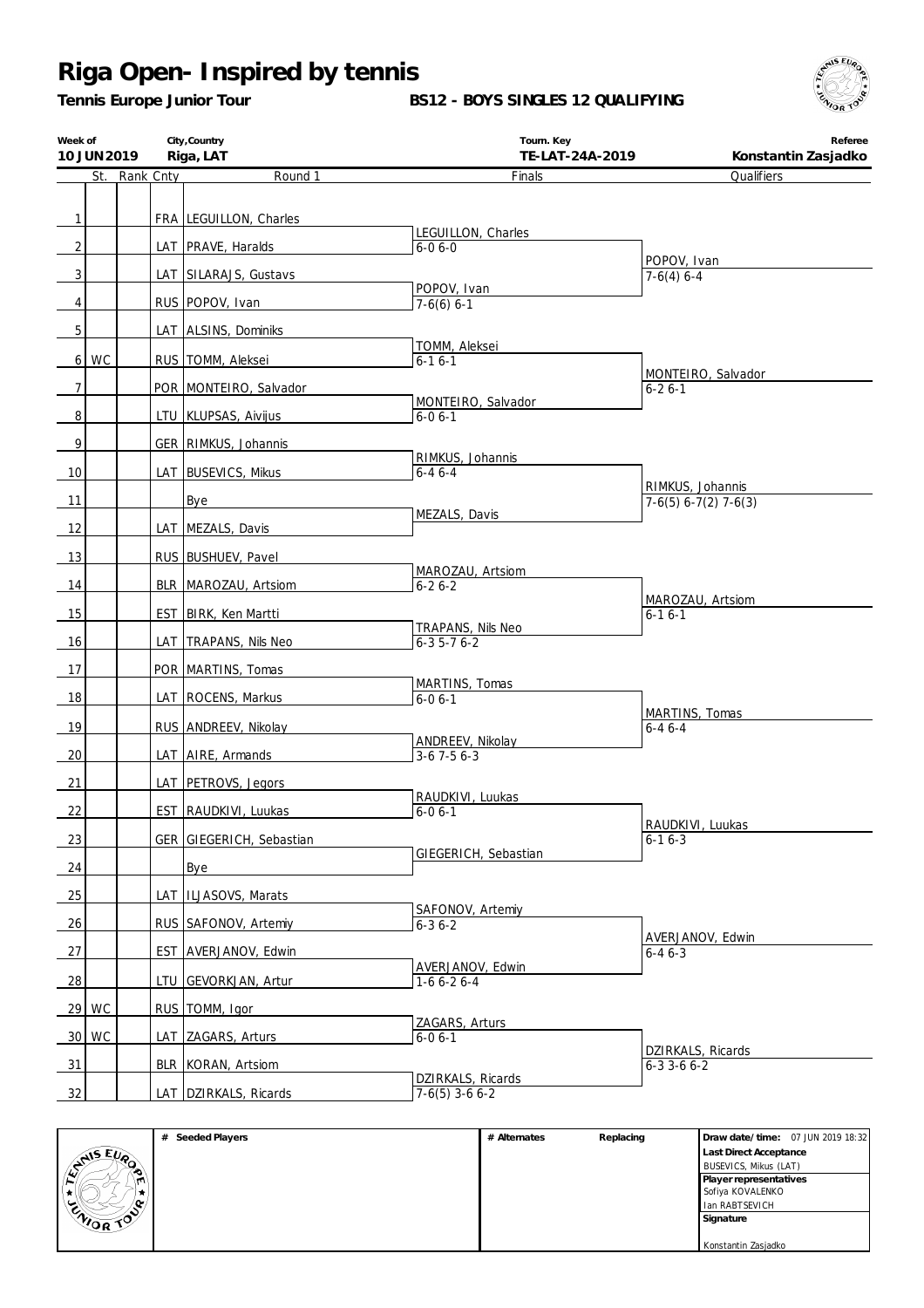*Tennis Europe Junior Tour*

**BS12 - BOYS SINGLES 12 MAINDRAW**



| Week of         | 10 JUN 2019 |               | City, Country<br>Riga, LAT         |                                             | Tourn. Key<br>TE-LAT-24A-2019      |                                        | Referee<br>Konstantin Zasjadko             |
|-----------------|-------------|---------------|------------------------------------|---------------------------------------------|------------------------------------|----------------------------------------|--------------------------------------------|
|                 |             | St. Rank Cnty | Round 1                            | Round 2                                     | Quarterfinals                      | Semifinals                             | Final                                      |
| 1               | WC          |               | RUS MNYAKIN, Ivan                  | KARPOVS, Eduards                            |                                    |                                        |                                            |
| $\overline{2}$  |             |               | LAT   KARPOVS, Eduards             | $3-66-36-2$                                 | SILVA, Joao Dinis                  |                                        |                                            |
| 3               | Q           |               | EST AVERJANOV, Edwin               | SILVA, Joao Dinis                           | $6 - 16 - 0$                       |                                        |                                            |
| 4               |             |               | POR SILVA, Joao Dinis              | $6 - 06 - 2$                                |                                    | SILVA, Joao Dinis                      |                                            |
| 5 <sup>1</sup>  | Q           |               | LAT DZIRKALS, Ricards              |                                             |                                    | $6 - 06 - 2$                           |                                            |
| 6               |             |               | NOR JUUHL SIVERTSEN, S             | DZIRKALS, Ricards<br>$6 - 37 - 5$           |                                    |                                        |                                            |
| 7 <sup>1</sup>  | Q           |               | BLR   MAROZAU, Artsiom             |                                             | MAROZAU, Artsiom<br>$6 - 46 - 1$   |                                        |                                            |
| 8 <sup>1</sup>  | Q           |               | GER   RIMKUS, Johannis             | MAROZAU, Artsiom<br>$6 - 06 - 0$            |                                    |                                        |                                            |
| 9               |             |               | LAT   FOLKHEIMS, Danila            |                                             |                                    |                                        | SILVA, Joao Dinis<br>$6 - 4$ 1 - 6 $6 - 3$ |
| 10 <sup>1</sup> | Q           |               | POR MONTEIRO, Salvador             | MONTEIRO, Salvador<br>$6 - 16 - 1$          |                                    |                                        |                                            |
| 11              |             |               | GER MCDONALD, Niels                |                                             | PALDANIUS, Oskari<br>$6 - 36 - 1$  |                                        |                                            |
| 12              |             |               | FIN   PALDANIUS, Oskari            | PALDANIUS, Oskari<br>$6-22-66-2$            |                                    |                                        |                                            |
|                 | 13   WC     |               | EST   EINPALU, Kaarel              |                                             |                                    | PALDANIUS, Oskari<br>$6 - 06 - 1$      |                                            |
| 14              |             |               | BLR   HERSHONCHYK, Yahor           | HERSHONCHYK, Yahor<br>$6 - 06 - 0$          |                                    |                                        |                                            |
| 15              |             |               | LAT KERSHIS, Ronaldo               |                                             | HERSHONCHYK, Yahor<br>$6 - 06 - 1$ |                                        |                                            |
| 16              |             |               | LTU MICKUS, Zilvinas               | MICKUS, Zilvinas<br>$6-16-1$                |                                    |                                        |                                            |
| 17              | Q           |               | POR   MARTINS, Tomas               |                                             |                                    |                                        | ENGEL, Justin<br>$3-6$ 7 $-5$ 6 $-4$       |
| 18              |             |               | EST   MANDELKORN, Samuel           | MANDELKORN, Samuel<br>$6 - 42 - 66 - 3$     |                                    |                                        |                                            |
| 19              | WC          |               | RUS   MONAKHOV, Aleksandr          |                                             | MANDELKORN, Samuel<br>$7-6(5)$ 6-4 |                                        |                                            |
| 20              |             |               | LAT SOTIKOVS, Aleksandrs   6-1 6-1 | SOTIKOVS, Aleksandrs                        |                                    |                                        |                                            |
| 21              |             |               | LTU GECIAUSKAS, Augustas           |                                             |                                    | ENGEL, Justin<br>$6 - 16 - 0$          |                                            |
| 22              |             |               | LAT NEIMANIS, Rihards              | <b>GECIAUSKAS, Augustas</b><br>$6 - 06 - 1$ |                                    |                                        |                                            |
| 23              | Q           |               | EST   RAUDKIVI, Luukas             |                                             | ENGEL, Justin<br>$6 - 06 - 0$      |                                        |                                            |
| 24              |             |               | GER   ENGEL, Justin                | ENGEL, Justin<br>$6 - 16 - 1$               |                                    |                                        |                                            |
| 25              | Q           |               | RUS POPOV, Ivan                    |                                             |                                    |                                        | ENGEL, Justin<br>$6-13-66-3$               |
| 26              |             | LAT           | <b>RUBEZIS, Martins</b>            | POPOV, Ivan<br>$6 - 26 - 3$                 |                                    |                                        |                                            |
| 27              |             | POL           | ZEMLA, Grzegorz                    |                                             | POPOV, Ivan<br>$6 - 46 - 2$        |                                        |                                            |
| 28              |             |               | NOR EIE, Sebastian                 | ZEMLA, Grzegorz<br>$6-16-4$                 |                                    |                                        |                                            |
| 29              |             |               | BLR KASTSIUKEVICH, Ruslan          |                                             |                                    | ALOPAEUS, Felix<br>$6-7(5)$ 7-6(5) 6-4 |                                            |
| 30              |             |               | <b>EST KARIS, Kristofer</b>        | KASTSIUKEVICH, Ruslan<br>$6 - 46 - 3$       |                                    |                                        |                                            |
| 31              |             |               | FIN ALOPAEUS, Felix                |                                             | ALOPAEUS, Felix<br>$6 - 16 - 2$    |                                        |                                            |
|                 | 32 WC       |               | LAT SOKOLOVS, Kirils               | <b>ALOPAEUS, Felix</b><br>$6 - 06 - 0$      |                                    |                                        |                                            |

|                  |                     |                |           | www.tenniseurope.org              |
|------------------|---------------------|----------------|-----------|-----------------------------------|
|                  | Seeded Players<br># | # Lucky Losers | Replacing | Draw date/time: 09 JUN 2019 18:14 |
|                  |                     |                |           | <b>Last Direct Acceptance</b>     |
| <b>EVAIS EVA</b> |                     |                |           | SILVA, Joao Dinis (POR)           |
| m                |                     |                |           | Player representatives            |
|                  |                     |                |           | Nikita PETRUSENKO                 |
|                  |                     |                |           | Ainius SABALIAUSKAS               |
| ENIOR TOP        |                     |                |           | Signature                         |
|                  |                     |                |           |                                   |
|                  |                     |                |           | Konstantin Zasjadko               |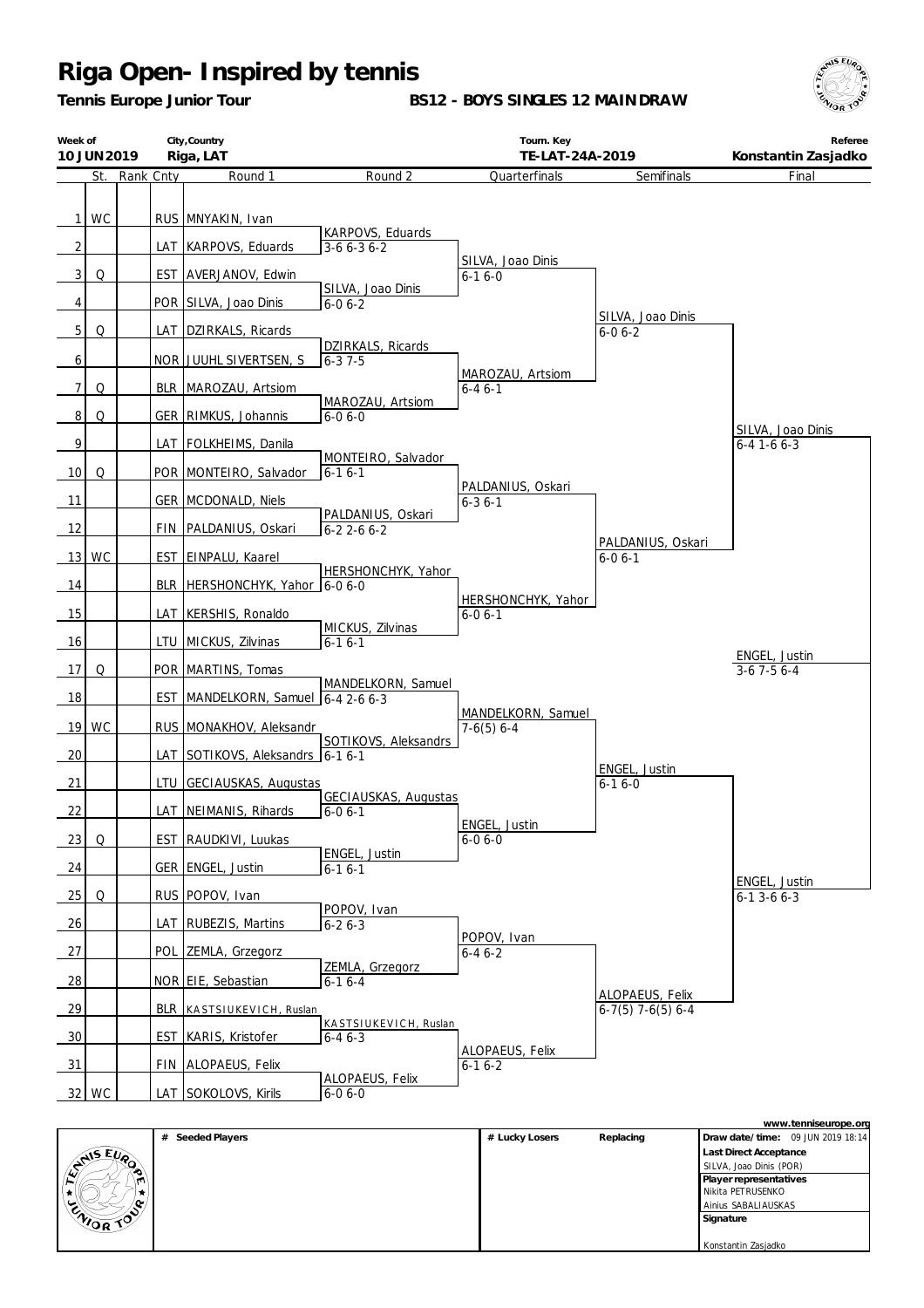*Tennis Europe Junior Tour*

**BS12 - BOYS SINGLES 12 BONUS DRAW**



| Week of     | City, Country      |                      | Tourn. Key      | Referee             |
|-------------|--------------------|----------------------|-----------------|---------------------|
| 10 JUN 2019 | Riga, LAT          |                      | TE-LAT-24A-2019 | Konstantin Zasjadko |
|             | Round <sup>1</sup> | <b>Quarterfinals</b> | Semifinals      | Final               |



|              | # Seeded Players | # Lucky Losers | Replacing | Draw date/time: 09 JUN 2019 18:14 |
|--------------|------------------|----------------|-----------|-----------------------------------|
|              |                  |                |           | Last Direct Acceptance            |
| ANS EVO<br>æ |                  |                |           | SILVA, Joao Dinis (POR)           |
| m            |                  |                |           | Player representatives            |
|              |                  |                |           | Nikita PETRUSENKO                 |
| ം            |                  |                |           | Ainius SABALIAUSKAS               |
| CNIOR TOP    |                  |                |           | Signature                         |
|              |                  |                |           |                                   |
|              |                  |                |           | Konstantin Zasjadko               |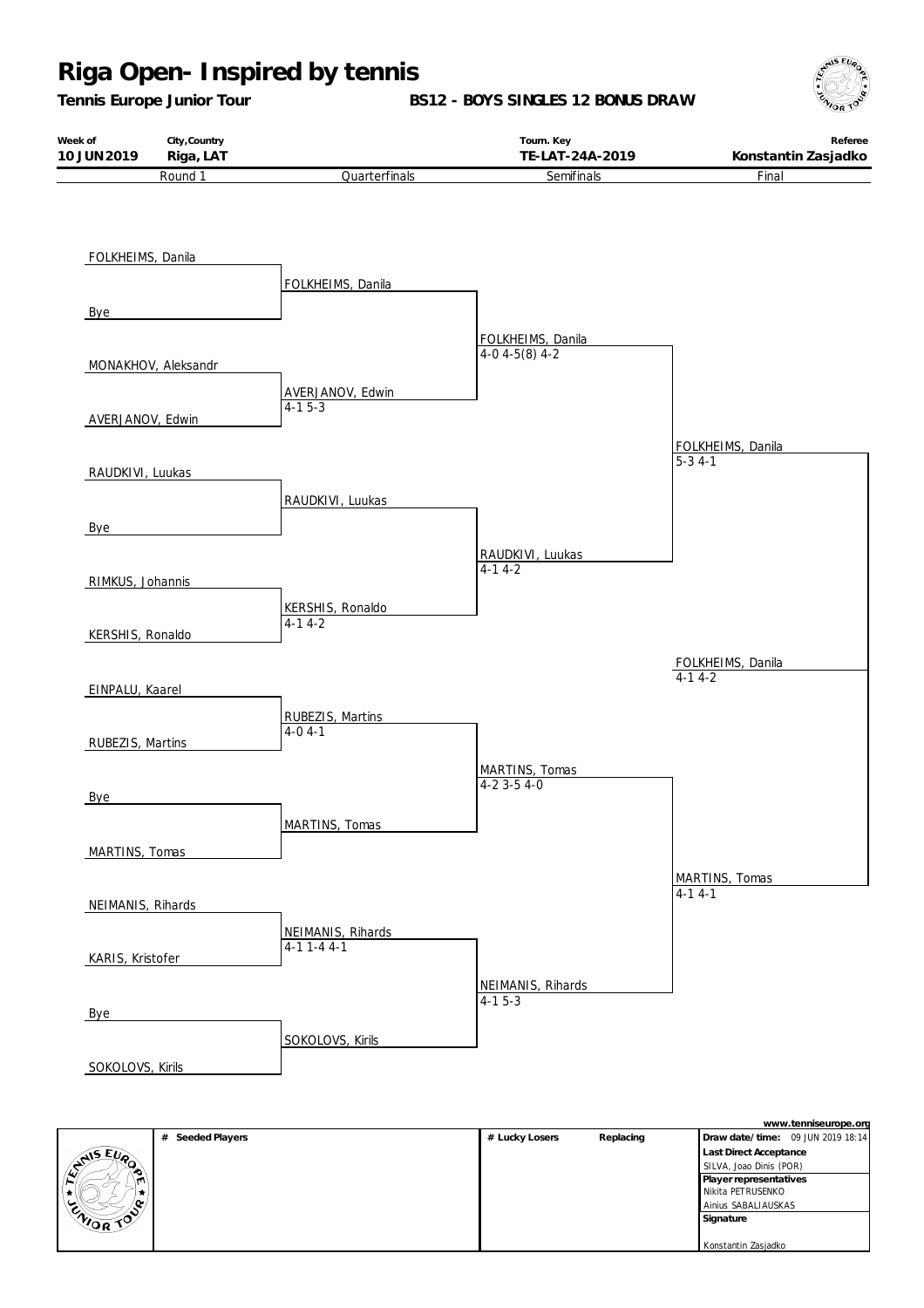*Tennis Europe Junior Tour*

**GS12 - GIRLS SINGLES 12 QUALIFYING**



| Week of        | 10 JUN 2019 |               | City, Country<br>Tourn. Key<br>Riga, LAT<br>TE-LAT-24A-2019 |                                 | Referee<br>Konstantin Zasjadko |                                    |
|----------------|-------------|---------------|-------------------------------------------------------------|---------------------------------|--------------------------------|------------------------------------|
|                |             | St. Rank Cnty |                                                             | Round 1                         | Finals                         | Qualifiers                         |
|                |             |               |                                                             |                                 |                                |                                    |
| $\mathbf{1}$   |             |               |                                                             | LAT   ROZENSTOKA, Miriama       |                                |                                    |
| $\overline{2}$ |             |               |                                                             | Bye                             | ROZENSTOKA, Miriama            |                                    |
|                |             |               |                                                             |                                 |                                | DEMCENKOVA, Olesja                 |
| 3              |             |               |                                                             | LAT DEMCENKOVA, Olesja          | DEMCENKOVA, Olesja             | $7-56-1$                           |
| 4              |             |               |                                                             | EST   RANKEL, Miriam            | $7-56-3$                       |                                    |
| 5              |             |               |                                                             | RUS   BORTNICHEK, Aleksandra    |                                |                                    |
| 6              |             |               |                                                             | Bye                             | BORTNICHEK, Aleksandra         |                                    |
| $\overline{7}$ |             |               |                                                             |                                 |                                | VASILIAUSKAITE, Austeja            |
|                |             |               |                                                             | LTU VASILIAUSKAITE, Austeja     | VASILIAUSKAITE, Austeja        | $6 - 27 - 5$                       |
| 8              |             |               |                                                             | LAT   FELDMANE, Daniela Darta   | $6 - 36 - 3$                   |                                    |
| 9              |             |               |                                                             | LTU   KRUKAUSKAITE, Marta       |                                |                                    |
| 10             |             |               |                                                             | Bye                             | KRUKAUSKAITE, Marta            |                                    |
|                |             |               |                                                             |                                 |                                | KAIBARA, Diana                     |
| 11             |             |               |                                                             | LAT VISOCANSKA, Viktorija       | KAIBARA, Diana                 | $6 - 06 - 1$                       |
|                | $12$ WC     |               |                                                             | RUS   KAIBARA, Diana            | $6 - 26 - 1$                   |                                    |
| 13             |             |               |                                                             | EST MUHLBERG, Hanka             |                                |                                    |
| 14             |             |               |                                                             | Bye                             | MUHLBERG, Hanka                |                                    |
|                | $15$ WC     |               |                                                             | BLR TSITAVETS, Sofiya           |                                | TSITAVETS, Sofiya                  |
|                |             |               |                                                             |                                 | TSITAVETS, Sofiya              | $6 - 16 - 1$                       |
| 16             |             |               |                                                             | LAT CERNOUSOVA, Kamilla         | $6 - 16 - 0$                   |                                    |
| 17             |             |               |                                                             | <b>EST KIRSIMAE, Emma-Maria</b> |                                |                                    |
| 18             |             |               |                                                             | Bye                             | KIRSIMAE, Emma-Maria           |                                    |
| 19             |             |               |                                                             | LAT   LAUVA, Marija             |                                | LAUVA, Marija<br>$6 - 16 - 0$      |
|                |             |               |                                                             |                                 | LAUVA, Marija                  |                                    |
| 20             |             |               |                                                             | RUS KODZHEBASH, Alisa           | $6 - 16 - 4$                   |                                    |
| 21             |             |               |                                                             | LAT BERGMANE, Paula             | BERGMANE, Paula                |                                    |
| 22             |             |               |                                                             | Bye                             |                                |                                    |
| 23             |             |               |                                                             | LAT GOLDE, Emilija              |                                | BERGMANE, Paula<br>$6 - 26 - 2$    |
|                |             |               |                                                             |                                 | KOVALENKO, Sofiya              |                                    |
| 24             |             |               |                                                             | RUS KOVALENKO, Sofiya           | $6-2$ 4-6 7-6(3)               |                                    |
| 25             |             |               |                                                             | EST TROFIMOVA, Anna             | KUHARENKO, Polina              |                                    |
| 26             |             |               |                                                             | BLR   KUHARENKO, Polina         | $6 - 16 - 0$                   |                                    |
| 27             |             |               |                                                             | GER   MORITZ, Florentine        |                                | KUHARENKO, Polina<br>$6 - 46 - 0$  |
|                |             |               |                                                             |                                 | TROPA, Laura                   |                                    |
| 28             |             |               |                                                             | LAT TROPA, Laura                | $6 - 0$ 3 - 6 $6 - 0$          |                                    |
| 29             |             |               |                                                             | RUS ZHELYASKOVA, Arina          | ZHELYASKOVA, Arina             |                                    |
| 30             |             |               |                                                             | LAT BERZINA, Paula              | $6 - 16 - 3$                   |                                    |
| 31             |             |               |                                                             | LTU VINGYTE, Ugne               |                                | ZHELYASKOVA, Arina<br>$6 - 36 - 2$ |
|                |             |               |                                                             |                                 | VINGYTE, Ugne                  |                                    |
| 32             |             |               |                                                             | LAT BOLEVICA, Stefanija         | $7-6(6)$ 1-6 6-4               |                                    |

|               | Seeded Players<br># | # Alternates | Replacing | Draw date/time: 07 JUN 2019 18:32 |
|---------------|---------------------|--------------|-----------|-----------------------------------|
|               |                     |              |           | <b>Last Direct Acceptance</b>     |
| <b>ANSEUR</b> |                     |              |           | Bye $(6)$                         |
| ∖™.           |                     |              |           | Player representatives            |
| ₩.            |                     |              |           | Sofiya KOVALENKO                  |
| $\sim$<br>ے   |                     |              |           | Ian RABTSEVICH                    |
| ENIOR TOO     |                     |              |           | Signature                         |
|               |                     |              |           |                                   |
|               |                     |              |           | Konstantin Zasjadko               |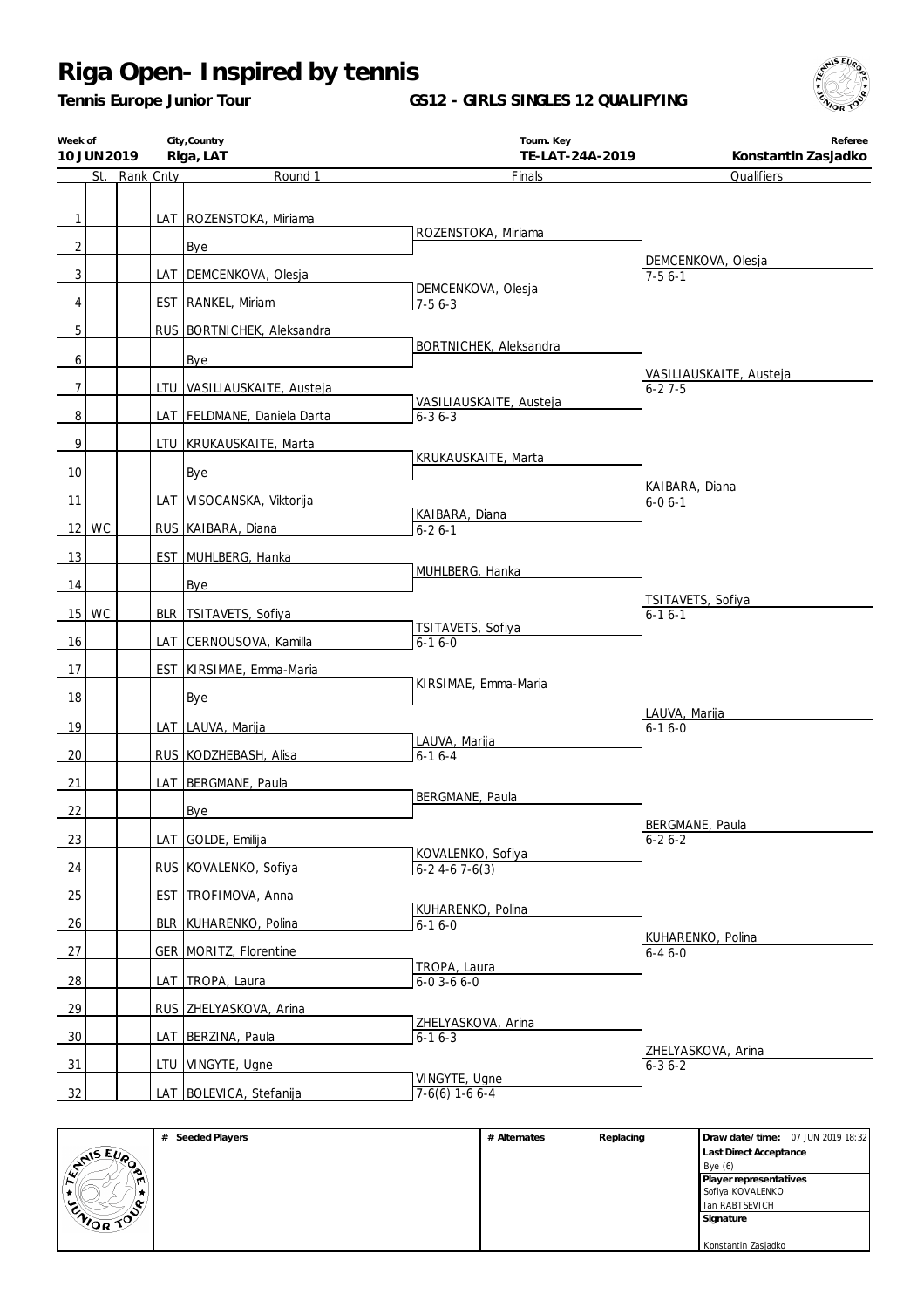*Tennis Europe Junior Tour*

**GS12 - GIRLS SINGLES 12 MAINDRAW**



| Week of        | 10 JUN 2019 |               |            | City, Country<br>Riga, LAT |                                        | Tourn. Key<br>TE-LAT-24A-2019             |                                           | Referee<br>Konstantin Zasjadko  |
|----------------|-------------|---------------|------------|----------------------------|----------------------------------------|-------------------------------------------|-------------------------------------------|---------------------------------|
|                |             | St. Rank Cnty |            | Round 1                    | Round 2                                | Quarterfinals                             | Semifinals                                | Final                           |
| $\mathbf{1}$   |             |               |            | LAT   BRUTANE, Elizabete   | <b>BRUTANE, Elizabete</b>              |                                           |                                           |                                 |
| $\overline{2}$ |             |               | LTU        | CIBULSKYTE, Mile           | $6 - 16 - 0$                           |                                           |                                           |                                 |
| $\overline{3}$ |             |               |            | UKR   YASTREMSKA, Ivanna   | TSITAVETS, Sofiya                      | <b>BRUTANE, Elizabete</b><br>$6 - 16 - 2$ |                                           |                                 |
| $\vert$        | Q           |               | <b>BLR</b> | TSITAVETS, Sofiya          | $6 - 14 - 66 - 1$                      |                                           |                                           |                                 |
| $\overline{5}$ |             |               | LAT        | VALEINE, Liva              |                                        |                                           | <b>BRUTANE, Elizabete</b><br>$6 - 26 - 2$ |                                 |
| $6 \mid$       |             |               | POL        | CZAJKA, Antonina           | CZAJKA, Antonina<br>$6-7(5)$ 6-0 6-2   |                                           |                                           |                                 |
| 7              | Q           |               |            | LAT   LAUVA, Marija        |                                        | CZAJKA, Antonina<br>$6 - 46 - 3$          |                                           |                                 |
| 8 <sup>1</sup> |             |               | FIN        | KOTAMAEKI, Milla           | LAUVA, Marija<br>$6 - 16 - 1$          |                                           |                                           |                                 |
| $\overline{9}$ |             |               |            | GER ZHENIKHOVA, Sonja      |                                        |                                           |                                           | ANDREEVA, Mirra<br>$6 - 36 - 0$ |
| 10             |             |               |            | LAT   PUISE, Daniela       | ZHENIKHOVA, Sonja<br>$6 - 24 - 67 - 5$ |                                           |                                           |                                 |
| 11             |             |               |            | LAT SPARNINA, Laura        |                                        | SPARNINA, Laura<br>$3-66-07-5$            |                                           |                                 |
| 12             |             |               |            | POR FREITAS, Analu         | SPARNINA, Laura<br>$7-6(2)$ 6-4        |                                           |                                           |                                 |
| 13             |             |               |            | LTU   VLADSON, Laima       |                                        |                                           | ANDREEVA, Mirra<br>$6 - 06 - 1$           |                                 |
|                |             |               |            |                            | ANDREEVA, Mirra                        |                                           |                                           |                                 |
| 14             |             |               |            | RUS ANDREEVA, Mirra        | $6 - 16 - 0$                           | ANDREEVA, Mirra                           |                                           |                                 |
| 15             | WC          |               |            | EST AIDLA, Kendra          | AIDLA, Kendra                          | $6 - 06 - 0$                              |                                           |                                 |
| 16             | Q           |               | LAT        | DEMCENKOVA, Olesja         | $4-66-26-4$                            |                                           |                                           | ANDREEVA, Mirra                 |
| 17             |             |               |            | UKR KEDUN, Nikol           | <b>KEDUN, Nikol</b>                    |                                           |                                           | $6 - 36 - 0$                    |
| 18             |             |               | LAT        | DENISENKO, Jana            | $6 - 06 - 0$                           |                                           |                                           |                                 |
| 19             | Q           |               | <b>BLR</b> | KUHARENKO, Polina          |                                        | KEDUN, Nikol<br>$1-66-16-1$               |                                           |                                 |
| 20             | WC          |               | LAT        | PANASA, Odeta              | KUHARENKO, Polina<br>$6 - 26 - 0$      |                                           |                                           |                                 |
| 21             | Q           |               |            | RUS KAIBARA, Diana         |                                        |                                           | COUTO, Lena<br>$6 - 26 - 2$               |                                 |
| 22             |             |               |            | POR COUTO, Lena            | COUTO, Lena<br>$6 - 16 - 0$            |                                           |                                           |                                 |
|                | 23 WC       |               |            | SWE   BAJRALIU, Linea      |                                        | COUTO, Lena<br>$3-66-36-3$                |                                           |                                 |
| 24             |             |               |            | LAT KOROLOVA, Polina       | KOROLOVA, Polina<br>$1-67-6(4)6-2$     |                                           |                                           |                                 |
| 25             |             |               |            | FRA GALUSZKA, Salome       |                                        |                                           |                                           | COUTO, Lena<br>$6 - 16 - 0$     |
|                | $26$ WC     |               |            | GBR   HARPER, Lily         | GALUSZKA, Salome<br>$6 - 46 - 1$       |                                           |                                           |                                 |
| 27             |             |               |            | GER   VAN RIESEN, Anouk    |                                        | VAN RIESEN, Anouk<br>$6 - 26 - 2$         |                                           |                                 |
| 28             |             |               |            | LAT ZELTINA, Beatrise      | VAN RIESEN, Anouk<br>$6-7(5)$ 6-2 6-2  |                                           |                                           |                                 |
| 29             | Q           |               |            | RUS ZHELYASKOVA, Arina     |                                        |                                           | VAN RIESEN, Anouk<br>$3-66-17-5$          |                                 |
| 30             |             |               | <b>POL</b> | KOCZOCIK, Alicja           | KOCZOCIK, Alicja<br>$6 - 26 - 4$       |                                           |                                           |                                 |
| 31             | Q           |               |            | LTU   VASILIAUSKAITE, A    |                                        | KOCZOCIK, Alicja<br>$5-76-16-4$           |                                           |                                 |
| 32             | $\mathsf O$ |               |            | LAT   BERGMANE, Paula      | VASILIAUSKAITE, A<br>$7-6(5)$ 6-3      |                                           |                                           |                                 |

|                             |                     |                |           | www.tenniseurope.org              |
|-----------------------------|---------------------|----------------|-----------|-----------------------------------|
|                             | Seeded Players<br># | # Lucky Losers | Replacing | Draw date/time: 09 JUN 2019 18:14 |
| $E_{U_{\alpha}}$            |                     |                |           | Last Direct Acceptance            |
| $\sqrt{\frac{2}{\sqrt{2}}}$ |                     |                |           | GALUSZKA, Salome (FRA)            |
| ا استا ا                    |                     |                |           | Player representatives            |
| ŵ.                          |                     |                |           | Nikita PETRUSENKO                 |
| ENIOR TO                    |                     |                |           | Ainius SABALIAUSKAS               |
|                             |                     |                |           | Signature                         |
|                             |                     |                |           |                                   |
|                             |                     |                |           | Konstantin Zasjadko               |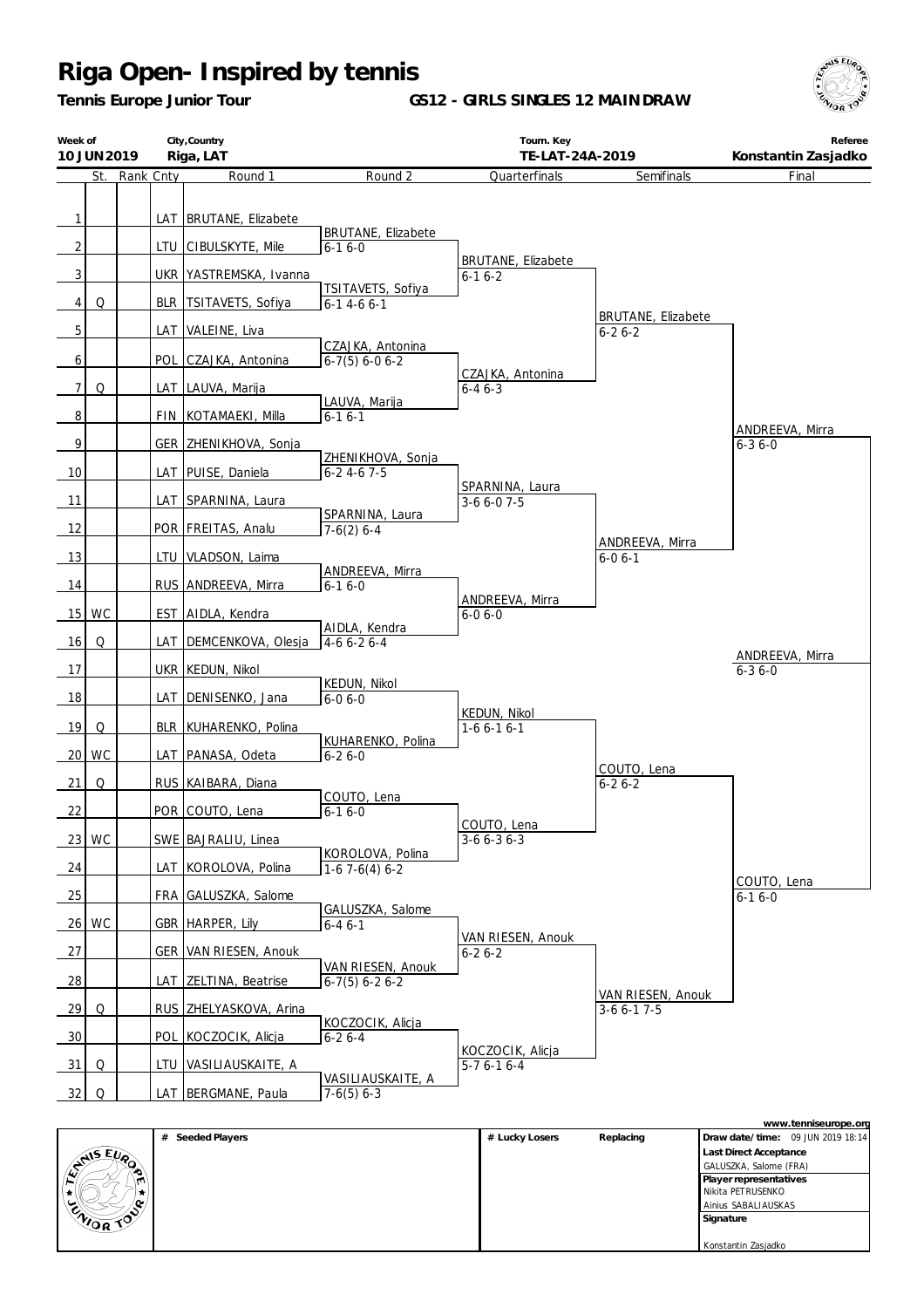

|                  | # Seeded Players | # Lucky Losers | Replacing | Draw date/time: 09 JUN 2019 18:14 |
|------------------|------------------|----------------|-----------|-----------------------------------|
| <b>AIS EVA</b>   |                  |                |           | Last Direct Acceptance            |
| æ,               |                  |                |           | GALUSZKA, Salome (FRA)            |
| m                |                  |                |           | Player representatives            |
|                  |                  |                |           | Nikita PETRUSENKO                 |
| ∕ ი∝             |                  |                |           | Ainius SABALIAUSKAS               |
| <b>ENIOR TOO</b> |                  |                |           | Signature                         |
|                  |                  |                |           |                                   |
|                  |                  |                |           | Konstantin Zasjadko               |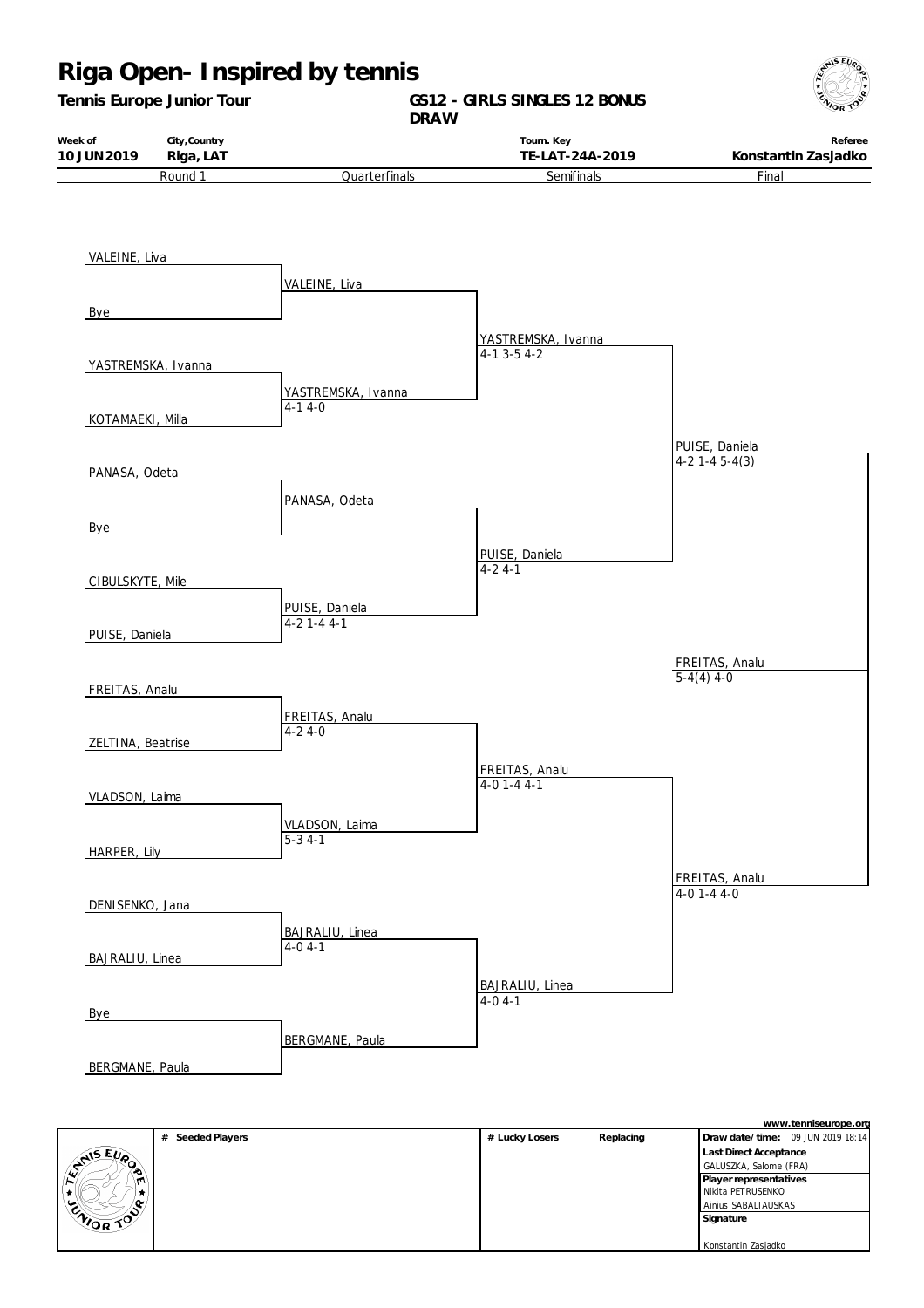*Tennis Europe Junior Tour*

**BD12 - BOYS DOUBLES 12 MAINDRAW**



| Week of<br>10 JUN 2019 |           |               |            | City, Country<br>Riga, LAT                                                                  |                                                             | Tourn. Key<br>TE-LAT-24A-2019                               | Referee<br>Konstantin Zasjadko                          |  |
|------------------------|-----------|---------------|------------|---------------------------------------------------------------------------------------------|-------------------------------------------------------------|-------------------------------------------------------------|---------------------------------------------------------|--|
|                        |           | St. Rank Cnty |            | Round 1                                                                                     | Quarterfinals                                               | Semifinals                                                  | Final                                                   |  |
| 1<br>2                 | <b>WC</b> |               |            | FIN ALOPAEUS, Felix<br>FIN   PALDANIUS, Oskari<br>LAT MEZALS, Davis<br>LAT   ZAGARS, Arturs | ALOPAEUS, Felix<br>PALDANIUS, Oskari<br>$6 - 36 - 4$        |                                                             |                                                         |  |
| $\overline{3}$         |           |               |            | POR MONTEIRO, Salvador<br>POR SILVA, Joao Dinis                                             | MONTEIRO, Salvador                                          | ALOPAEUS, Felix<br>PALDANIUS, Oskari<br>$7-6(2)$ 6-4        |                                                         |  |
| 4                      |           |               | <b>EST</b> | EST   KARIS, Kristofer<br>MANDELKORN, Samuel                                                | SILVA, Joao Dinis<br>$7-56-2$                               |                                                             | ALOPAEUS, Felix<br>PALDANIUS, Oskari                    |  |
| 5 <sup>1</sup>         | <b>WC</b> |               |            | LAT   ROCENS, Markus<br>LAT TRAPANS, Nils Neo                                               | GECIAUSKAS, Augustas                                        |                                                             | W.O.                                                    |  |
| 6                      |           |               |            | LTU GECIAUSKAS, Augustas<br>LAT SOTIKOVS, Aleksandrs                                        | SOTIKOVS, Aleksandrs<br>$6 - 26 - 1$                        | FOLKHEIMS, Danila                                           |                                                         |  |
| 7                      |           |               |            | LAT   FOLKHEIMS, Danila<br>RUS POPOV, Ivan                                                  | FOLKHEIMS, Danila                                           | POPOV, Ivan<br>$6 - 46 - 1$                                 |                                                         |  |
| 8                      |           |               |            | LAT   KARPOVS, Eduards<br>LAT   RUBEZIS, Martins                                            | POPOV, Ivan<br>$6-10-6$ [10-7]                              |                                                             |                                                         |  |
| 9                      |           |               |            | BLR   MAROZAU, Artsiom<br>RUS MONAKHOV, Aleksandr                                           |                                                             |                                                             | ALOPAEUS, Felix<br>PALDANIUS, Oskari<br>$6-42-6$ [10-4] |  |
| 10                     |           |               |            | GER GIEGERICH, Sebastian<br>LTU   MICKUS, Zilvinas                                          | GIEGERICH, Sebastian<br>MICKUS, Zilvinas<br>W.O.            | AVERJANOV, Edwin                                            |                                                         |  |
| 11                     |           |               | <b>EST</b> | EST AVERJANOV, Edwin<br>RAUDKIVI, Luukas                                                    | AVERJANOV, Edwin                                            | RAUDKIVI, Luukas<br>$6-17-6(4)$                             |                                                         |  |
| 12                     | WC        |               |            | LAT BUSEVICS, Mikus<br>LAT SILARAJS, Gustavs                                                | RAUDKIVI, Luukas<br>$6-06-2$                                |                                                             | HERSHONCHYK, Yahor                                      |  |
| 13                     |           |               | LAT        | LAT   DZIRKALS, Ricards<br>KERSHIS, Ronaldo                                                 |                                                             |                                                             | KASTSIUKEVICH, Ruslan<br>$6-27-6(5)$                    |  |
| 14                     |           |               |            | BLR   HERSHONCHYK, Yahor<br>BLR KASTSIUKEVICH, Ruslan                                       | HERSHONCHYK, Yahor<br>KASTSIUKEVICH, Ruslan<br>$6 - 46 - 2$ |                                                             |                                                         |  |
| 15                     | <b>WC</b> |               |            | LAT   AIRE, Armands<br>LAT SOKOLOVS, Kirils                                                 |                                                             | HERSHONCHYK, Yahor<br>KASTSIUKEVICH, Ruslan<br>$6 - 26 - 3$ |                                                         |  |
| 16                     |           |               |            | POR   MARTINS, Tomas<br>GER RIMKUS, Johannis                                                | MARTINS, Tomas<br>RIMKUS, Johannis<br>3-6 6-0 [10-3]        |                                                             |                                                         |  |

|                          | www.tenniseurope.org |              |           |                                   |  |  |
|--------------------------|----------------------|--------------|-----------|-----------------------------------|--|--|
|                          | # Seeded Players     | # Alternates | Replacing | Draw date/time: 10 JUN 2019 12:26 |  |  |
| $E_{U_{\alpha}}$         |                      |              |           | <b>Last Direct Acceptance</b>     |  |  |
| <b>STAIS</b>             |                      |              |           | MAROZAU, A (BLR)+MONAKHOV, A (RU  |  |  |
|                          |                      |              |           | Player representatives            |  |  |
|                          |                      |              |           | Ekaterina IVANOVA                 |  |  |
| N<br>ັ                   |                      |              |           | Haralds ROZKALNS                  |  |  |
| <b>ENOR</b><br>$\approx$ |                      |              |           | Signature                         |  |  |
|                          |                      |              |           |                                   |  |  |
|                          |                      |              |           | Konstantin Zasjadko               |  |  |